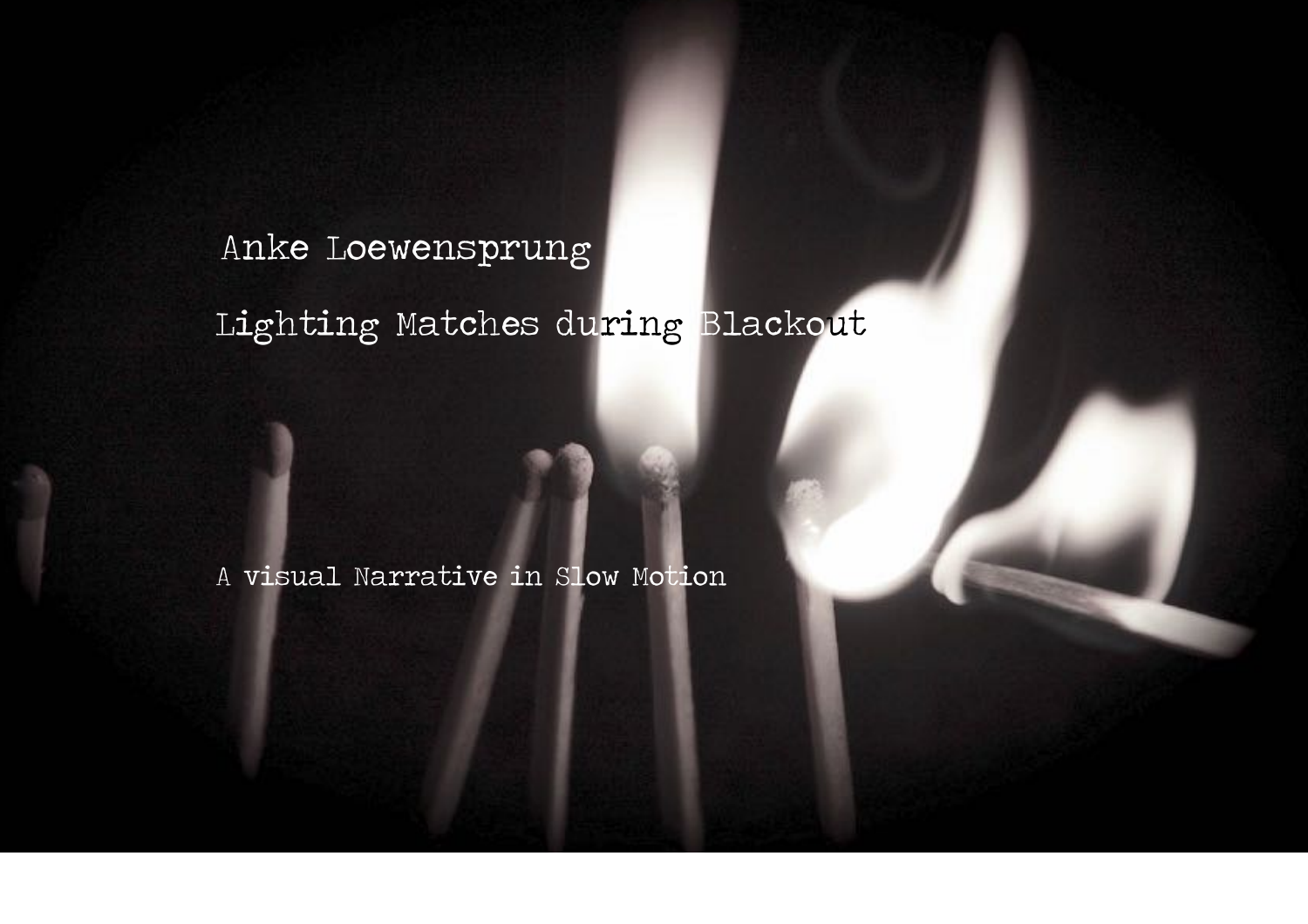# **Credits**

bpb Bundeszentrale für Politische Bildung Bundesarchiv Berlin Institut für Zeitgeschichte München Ludwig Maximilian Universität München Tatjana Lukina, Mir, München Schmorell Family Archive Dr. Jochen Vogel, München Weiße Rose Stiftung, LMU München Wikimedia Unknown image sources Please, contact me for any oversight

[www.ankeloewensprung.org](http://www.ankeloewensprung.org)

# Acknowledgements

I would like to thank Dr Alexandra Lloyd, Director of the White Rose Project, Oxford University, for the invitation to show my installation at the Symposium: The White Rose, New Perspectives, St Edmund College, University of Oxford, on 17 and 18 March 2020

Many thanks for support from TORCH, The Oxford Research Centre in the Humanities.

I am grateful for the constructive feedback and the IT assistance I have received.

This installation is a non commercial project and created for academic purposes only. Most of the photographs are my work and an integral part of my installation and book projects.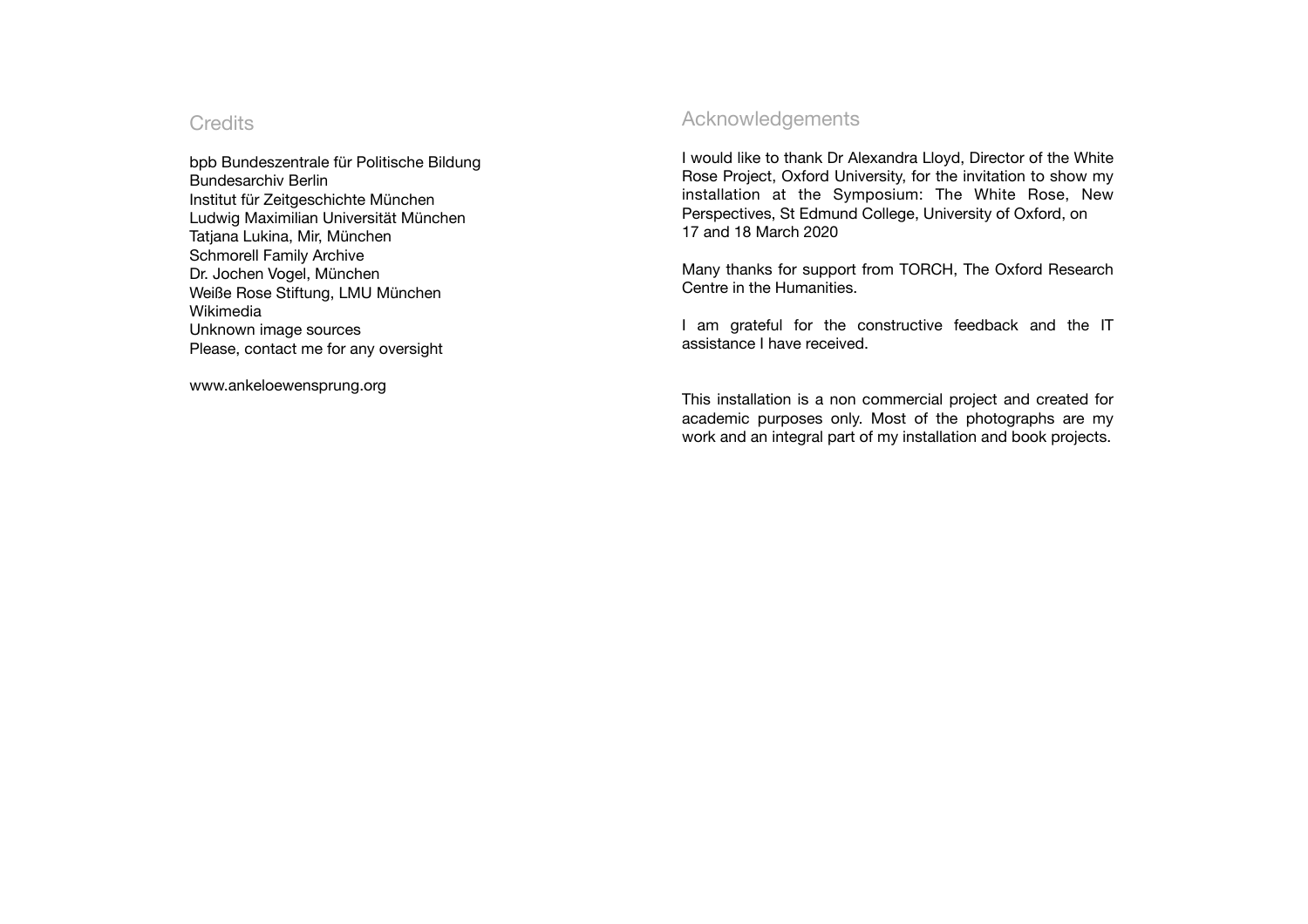Anke Loewensprung

# Lighting Matches during Blackout

Student Activism in Wartime Munich A Visual Narrative in Slow Motion



### Blackout ?

loss of consciousness amnesia communication and media censorship protection during air strikes

Now everything depends on finding one another again, on one person enlightening the next, always reflecting and never resting, until every last person is convinced ….

Leaflet II, June 1942 Alexander Schmorell and Hans Scholl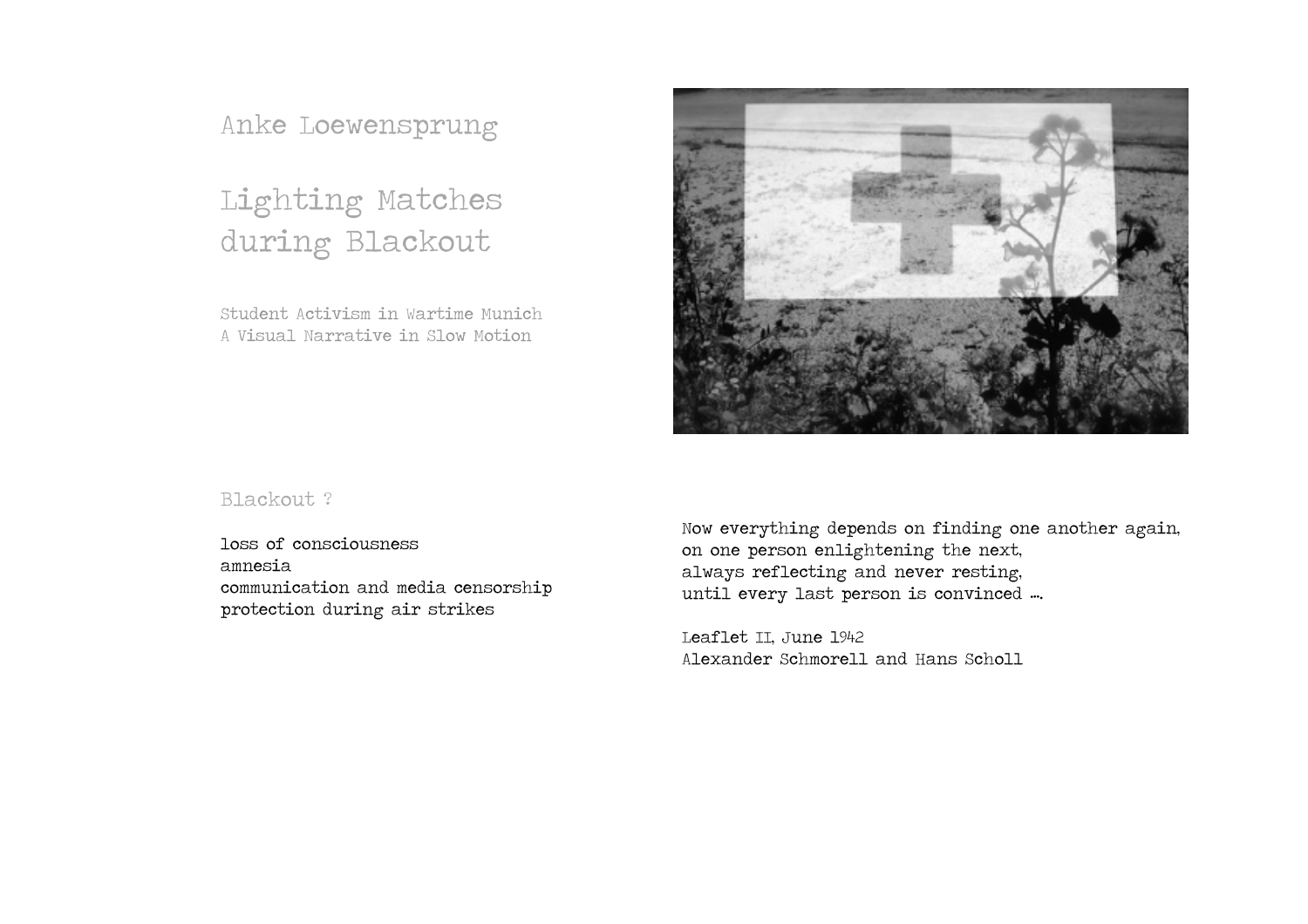

Alexander Schmorell Christoph Probst Hans Scholl Sophie Scholl Willi Graf

### The Story

Today it is hard to believe : About one hundred years ago the German City of Munich was a hotbed of Fascism. Spreading from there, a genocidal ideology tyrannised large parts of the globe.

After the start of World War2, four young men protagonists of this story — were conscripted students, and trained as medics at Munich University. Their strong anti-Nazi convictions and, above all, their passionate belief in freedom and social responsibility, created strong bonds amongst them. This, of course, challenged the totalitarian 'masters'.

For nine short months, (from June 1942 to February 1943) the students, now dissidents, turned their private outrage into public action. They distributed six leaflets, whose message called all Germans to boycott the war. And, yes, to take up their own freedom and creative potential.

In one last attempt to bring about change, they painted slogans on Munich facades and sent leaflets flying into the university atrium. This led to their arrest. Victims of a show trial, they were sentenced to an untimely death. Today their story is alive and most timely.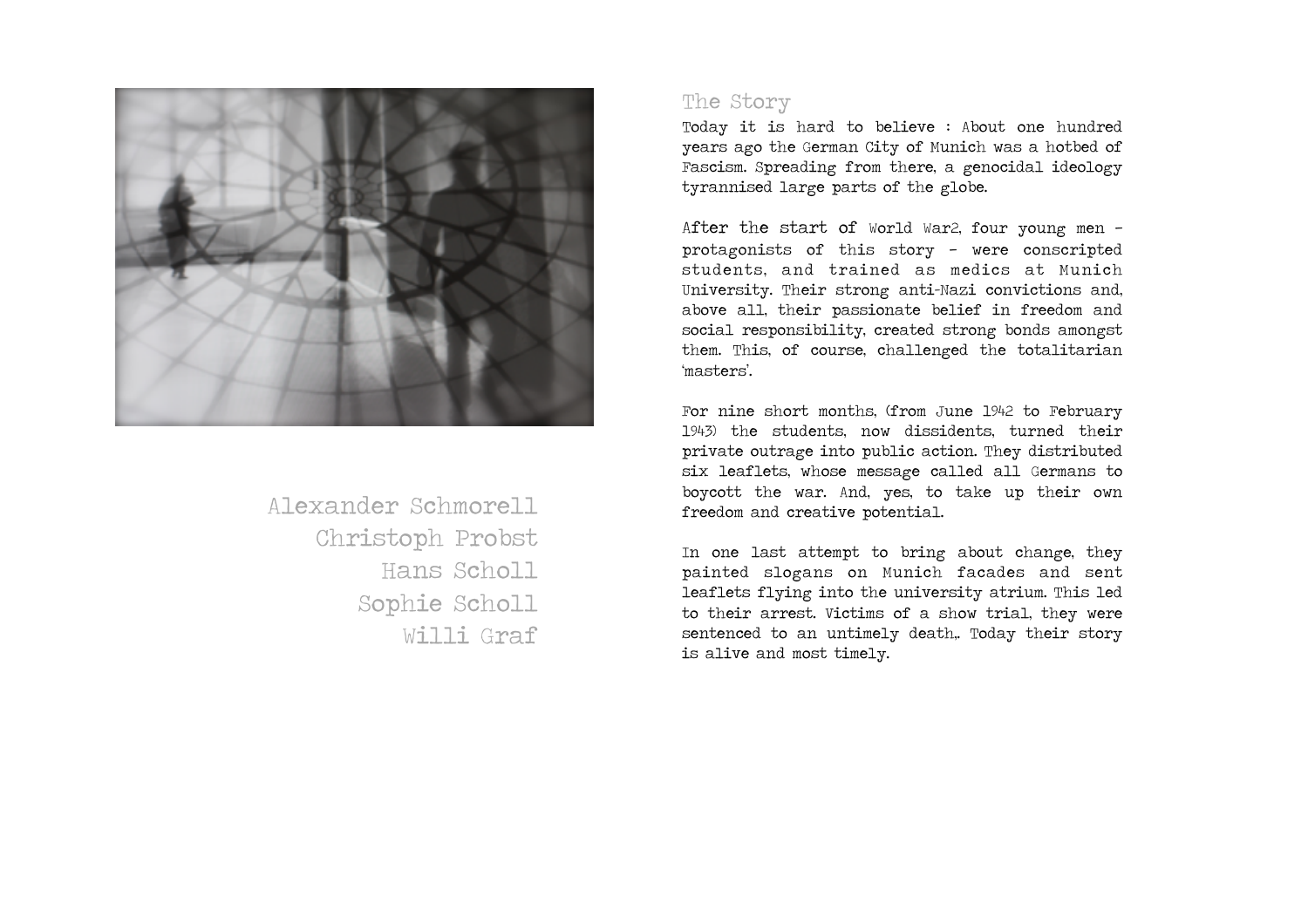# The Installation

In this conference - to use time well - I am showing a short version of a much longer piece. From the start, I am assuming that participants know the story and the historical photographs of 'The White Rose' dissidents. For those who don't, I have added on-screen texts to complement the images.

In writing about 'The White Rose', these powerful pictures underpin my work on creativity and resistance. To build a new visual narrative, I have mostly used recent photographs. They allow us to move easily from historical events and places, to inner spaces and inner time.

The scene is set in Munich and from there moves to Russia via Warsaw, and back again. As if seen by the flame of a matchstick, the events come into focus briefly and fade away. They are left open and undefined. Perhaps this openness creates space for reading the events from multiple perspectives.



#### The Scenes

#### Scene 1

Munich, city and university **/** 1920 - 1942

#### Scene 2

Warsaw/Poland and Russia **/** July - November 1942

#### Scene 3

Munich city and university/ January — February 1943